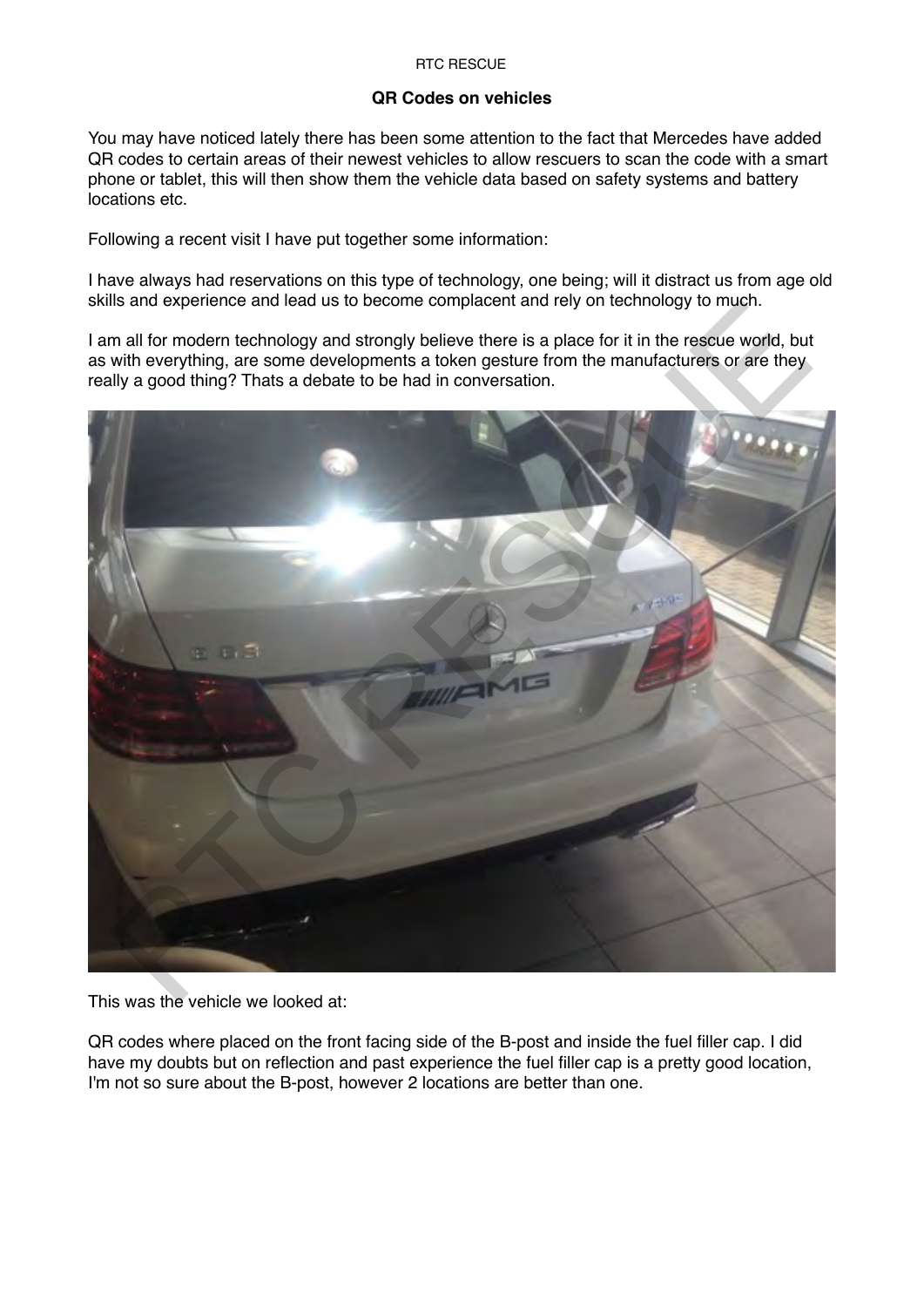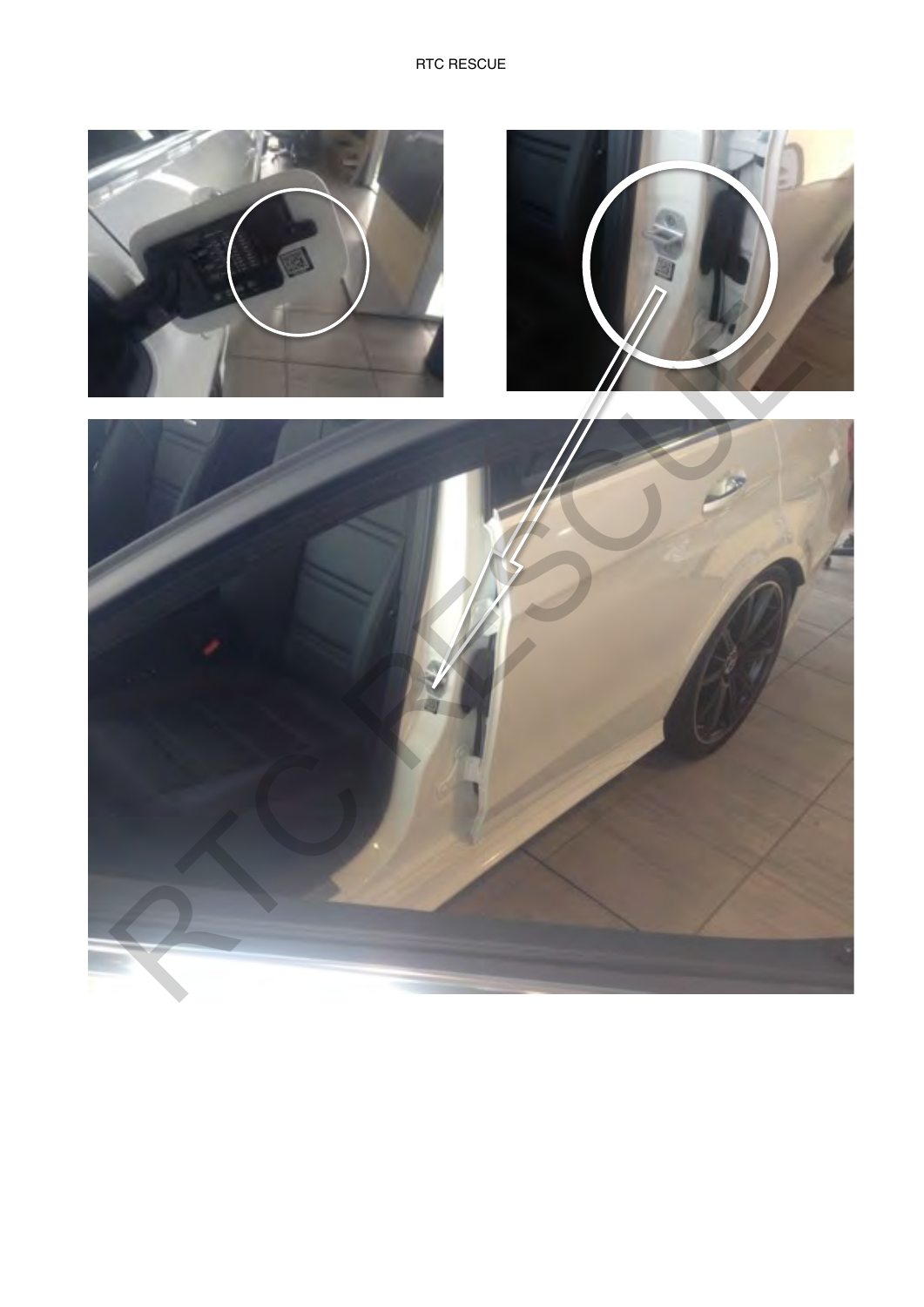

Fortunately I do have a QR scanner on my phone, I know there are many different types so I can not recommend which one would be the best.

To my surprise the code scanned very easily, perhaps this was down to good lighting and the fact the code hadn't become dirty with road contaminants etc.

The information displayed was very good and accurate. This is the info that came up on the phone.